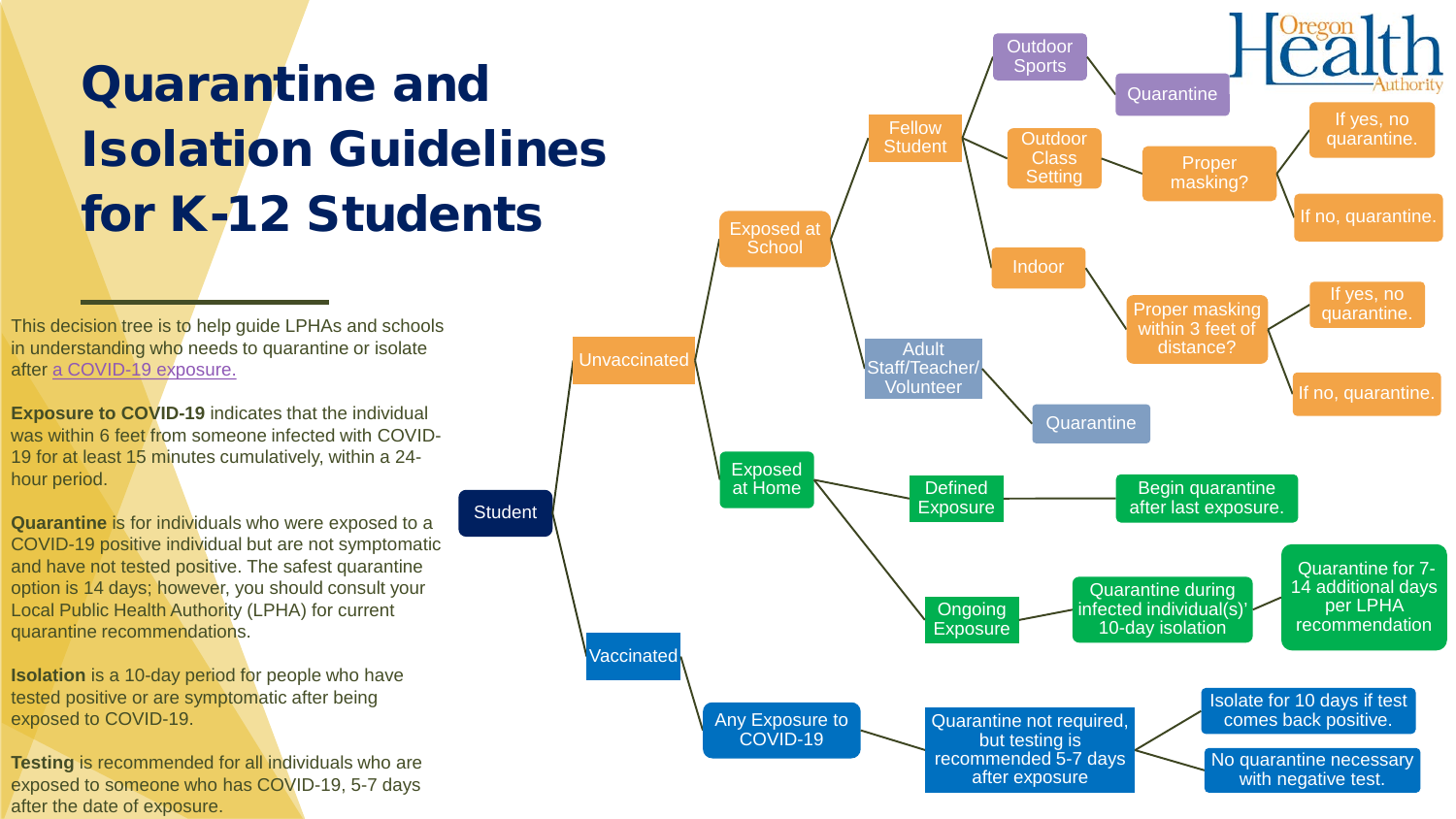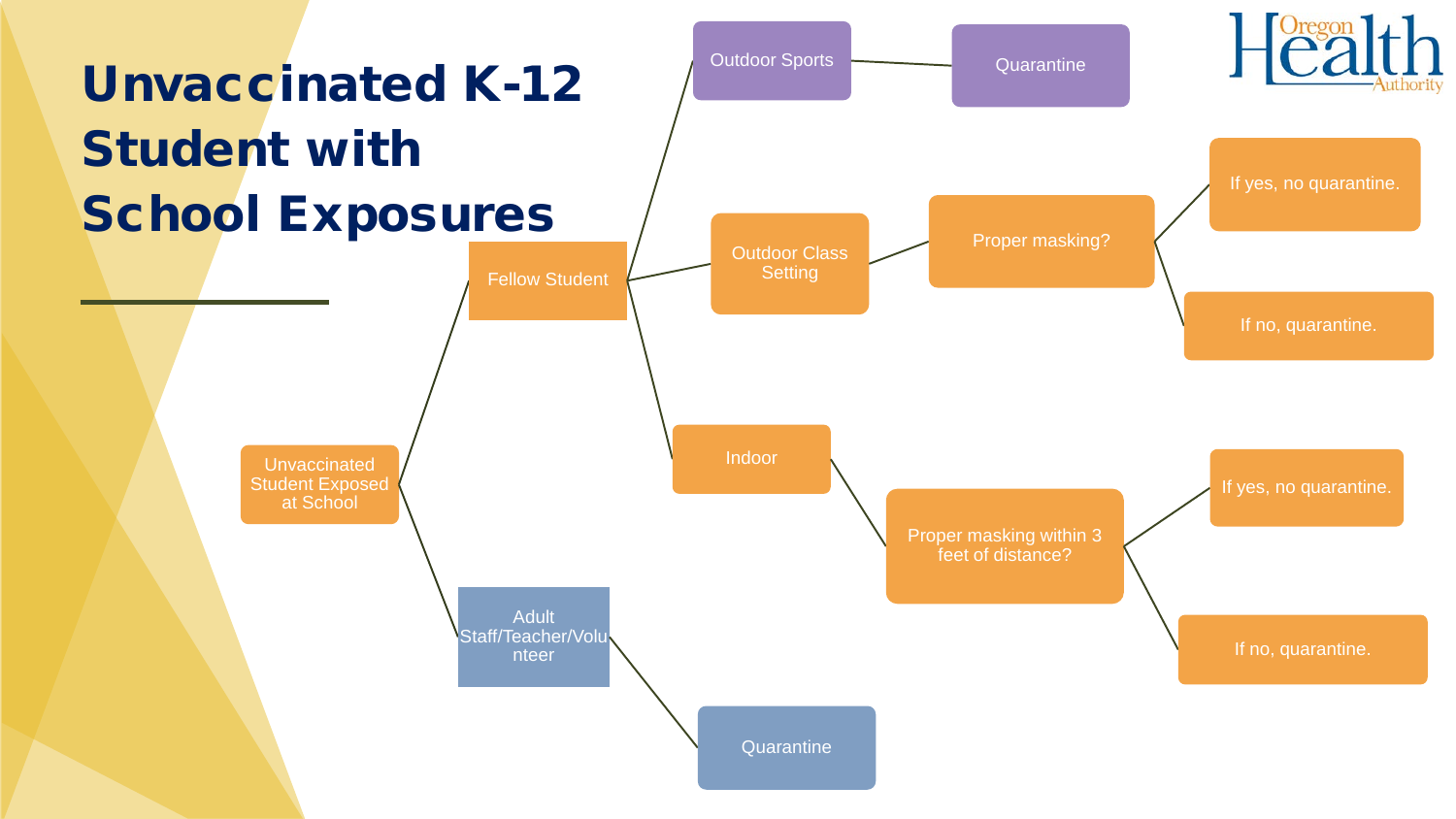



household members **Begin 7-14 day** quarantine after last exposure to infected individual(s)

Unvaccinated Student Exposed at Home

If you are unvaccinated and someone in your household has COVID-19, you should begin a full quarantine the day after your last exposure to them or the end of their 10-day isolation period if you are not able to separate. If a new individual in your household becomes a case of COVID-19 while you are in quarantine and you are a close contact of them then this process will restart. This is because the person who has COVID-19 may be contagious during their entire 10day isolation period. This may mean you need to quarantine for a total of 24 days or more. The safest quarantine option is 14 days, but you should consult your local public health authority for current guidelines.

Infected individual(s) not able to separate from other household members **All Equation** Quarantine during

infected individual(s)' 10 day isolation

Quarantine for additional 7-14 days when there is no one remaining in isolation